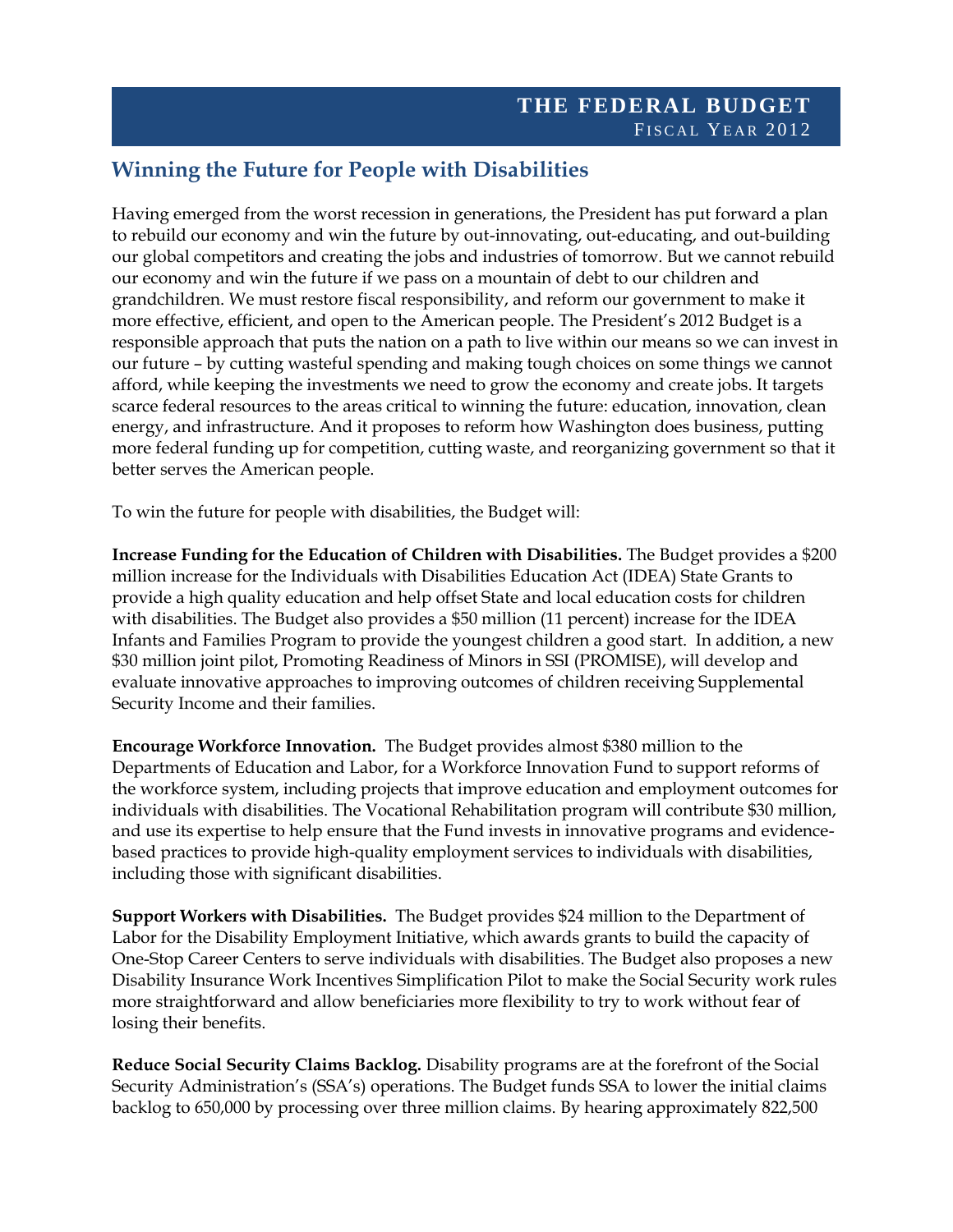cases in 2012, the wait time for a decision will fall below a year for the first time in a decade. In addition, the Administration will establish a Disability Research Center through SSA's research office. This Center will work across agencies and in collaboration with outside researchers to improve the quality of disability research.

**Expand Disability Research.** The Budget provides \$120 million for the National Institute on Disability and Rehabilitation Research (NIDRR), including \$10 million to support a new cloud computing initiative that uses the internet infrastructure to improve technology access through the development, implementation, and delivery of mechanisms that will provide on-demand accessibility for everyone who faces technology accessibility barriers. NIDRR conducts comprehensive and coordinated programs of research and related activities to maximize the full inclusion, social integration, employment, and independent living of individuals with disabilities of all ages.

**Strengthen Independent Living.** The Budget includes more than \$103 million for Grants for Independent Living program that would provide formula grants to States to support the provision of independent living services through centers for independent living. The Budget also provides an additional \$34 million for independent living services for older individuals who are blind. In addition, the President's six-year, \$556 billion surface transportation reauthorization proposal supports investments to provide individuals, including the elderly and the disabled, with access to more transportation options, making our communities more livable. That proposal will include an unprecedented funding commitment for transit programs.

**Assist Programs for Youth with Disabilities.** The 2012 Budget maintains funding for the Special Olympics at \$8 million through the Department of Education. The Budget also provides \$5 million for a new program: Mentoring for Individuals with Intellectual Disabilities. Both programs would support activities to increase the participation of people with intellectual disabilities in social relationships and other aspects of community life, including recreation, education, and employment.

**Strengthen Anti-Discrimination Enforcement.** Even in tough budget times**,** the substantial investments that have been made by the Administration to strengthen civil rights enforcement against racial, ethnic, sexual orientation, disability, religious, and gender discrimination continue in the 2012 Budget. The Budget proposes an increase for the Community Relations Service in the Department of Justice to fight hate crimes and provides an \$18 million, a 5 percent increase over the 2010 enacted level, for the Equal Employment Opportunity Commission (EEOC), which is responsible for enforcing Federal laws that make it illegal to discriminate against a job applicant or an employee. This investment will allow EEOC to add additional staff to reduce the agency's backlog of private-sector discrimination charges.

**Provide Housing for Persons with Disabilities.** Because difficult choices had to be made in order to invest in programs that would yield the highest returns, the Budget provides a total of \$196 million for the Housing for Persons with Disabilities Program, which is a \$104 million cut relative to the 2010 enacted level. The majority of the overall reduction reflects a shift in funding to the Tenant-Based Rental Assistance account to support Mainstream Vouchers for persons with disabilities. The Budget includes \$85 million to support existing units and \$111